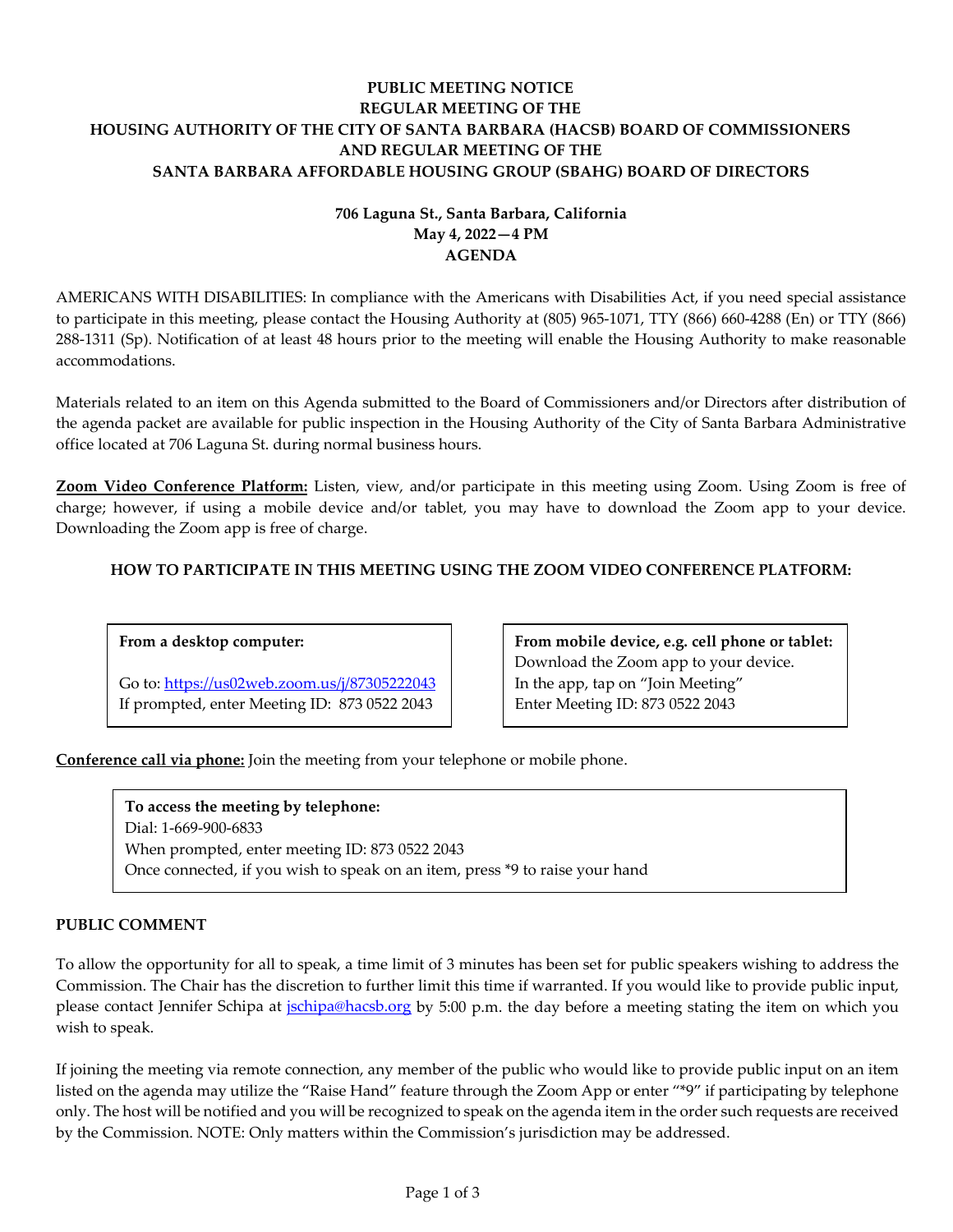| <b>Roll Call</b> |             |  |
|------------------|-------------|--|
| Almengor         | Rowell      |  |
| Faulstich        | Wheatley    |  |
| Fenger           | <b>Boss</b> |  |
| Muñoz            |             |  |

**II. Public Comment** – Any member of the public may address the Housing Authority Commission and SBAHG Directors for up to three minutes on any subject within the jurisdiction of the Housing Authority and/or SBAHG that is not scheduled for a public discussion before them. The total time for this item is ten minutes.

### **III. Consideration of Minutes**

To be taken under Consent Calendar below.

## **IV. Bills and Communications**

**V. Consent Calendar** – *The following Consent Calendar items will not usually require discussion by the Commission. Items on the Consent Calendar may be approved by a single motion. Any Consent Calendar item is open for discussion and a separate vote by the Commission upon request of any Commissioner. Should a member of the public wish to comment on an item on the Consent Calendar below, please come forward to speak at the time the Commission considers the Consent Calendar.*

## **1. Subject: Consideration of Minutes**

Recommendation: That the HACSB Commission [and SBAHG Board approve the Minutes of their April](https://hacsb.org/download/meetings_2022/items/may/MINUTES-04-06-2022.pdf) 6, 2022 Regular Meeting.

## **2. Subject: Expenditures January 2022**

[Recommendation: That the Commission approve costs incurred and payments made for the month of January](https://hacsb.org/download/meetings_2022/items/may/Item-V.2_January-2022-Expenditures.pdf) 2022.

# **3. Subject: Expenditures February 2022**

[Recommendation: That the Commission approve costs incurred and payments made for the month of February](https://hacsb.org/download/meetings_2022/items/may/Item-V.3_February-2022-Expenditures.pdf) 2022.

#### **4. Subject: Expenditures March 2022**

[Recommendation: That the Commission approve costs incurred and payments made for the month of March](https://hacsb.org/download/meetings_2022/items/may/Item-V.4_March-2022-Expenditures.pdf) 2022.

### **VI. Report of Executive Director**

# **1. Subject: Update on Effort to Restore a Dedicated City Funding Source for Affordable Housing**

Recommendation: That the Commission receive a copy of a report prepared by Authority staff for City Councilmembers and Planning Commissioners reasoning for a restoration of a dedicated City funding source [for affordable housing. This report is for information only. Staff would welcome any Commissioner feedback.](https://hacsb.org/download/meetings_2022/items/may/Item-VI.1_Report-on-Request-for-Dedicated-Funding-Source.pdf)

# **[2. Subject: Review of Section 8 Management Assessment Program \(SEMAP\) Self Certification for Fiscal Year](https://hacsb.org/download/meetings_2022/items/may/Item-VI.2_SEMAP.pdf)  Ended 3-31-2022**

Recommendation: That the Commission review the Authority's Section 8 Management Assessment Program form HUD-52648 for Fiscal Year Ended 3-31-2022.

#### **3. Subject: Development Update**

Recommendation: That the Commission receive a verbal report on the status of developments in planning and/or under construction.